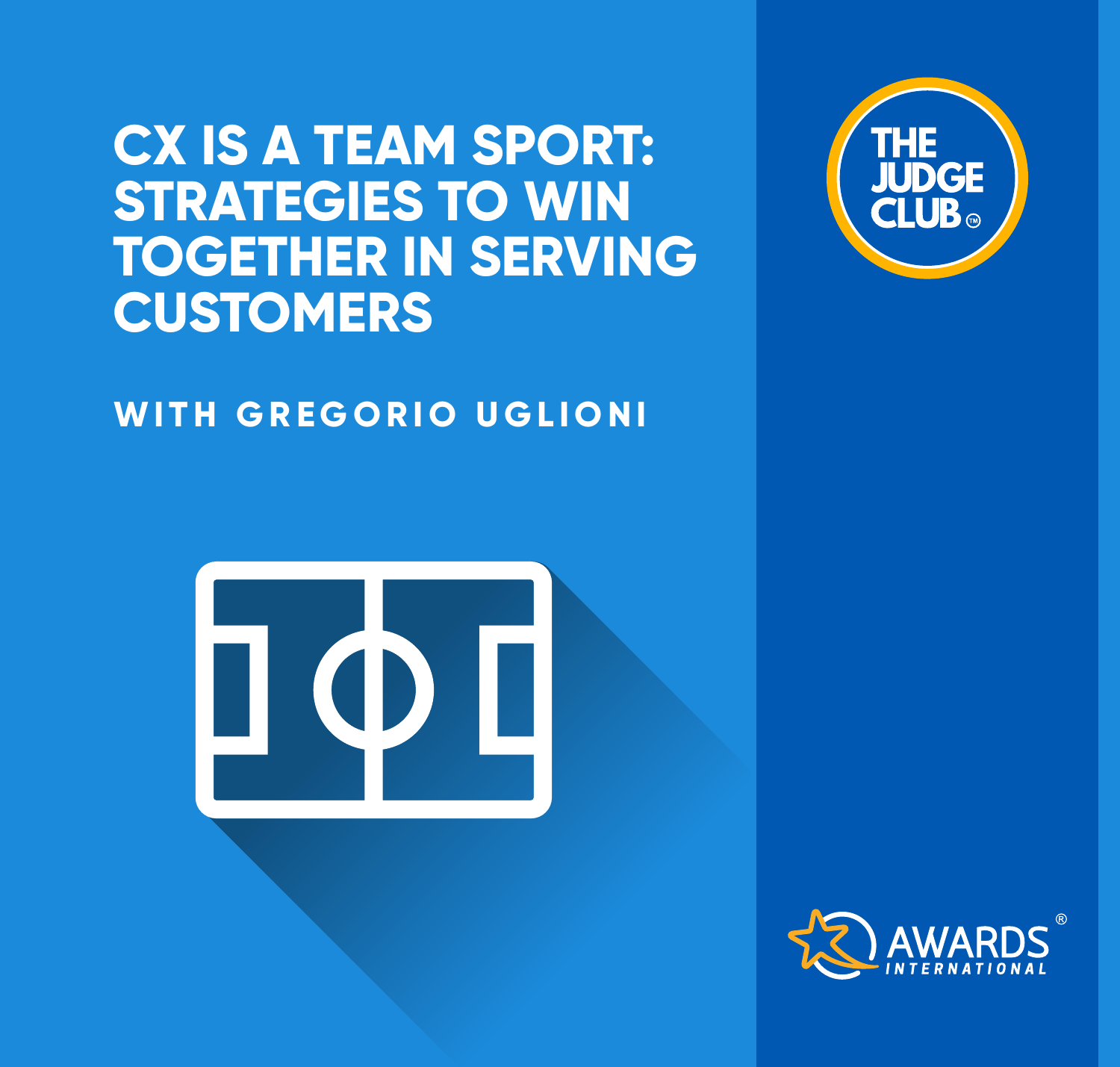## **IN T RO DU C TI ON**

In my presentation, I proposed three tactics to tackle well known challenges, which are directly inspired by some basics of "the beautiful game".

Are you ready for this match?

Football (soccer if you come from the USA!) is for me linked to strong emotions which created a long-lasting relationship with sport and with my preferred football team.

As a Customer Experience (CX) professional I started making parallels between best-in-class companies in CX and in Customer Service (CS) together with football.

### THE ROLE OF THE FANS:

Companies dream of having customers as dedicated as football fans.

- Fans tirelessly support their team, spread news by word of mouth (even after a lost match or poor performance)

- Fans are mentally and emotionally invested in the performance of their club,

- Fans buy merchandise, and of course pay to for season tickets to be able to watch their teams play.

**They are long-term, recurring loyal customers.**

### THE ROLE OF CUSTOMER SERVICE:

Customer Service departments as value-generating teams who score goals by **improving acquisition, reducing churn, and driving share of wallet**, whilst at the same time **optimizing servicing costs**.



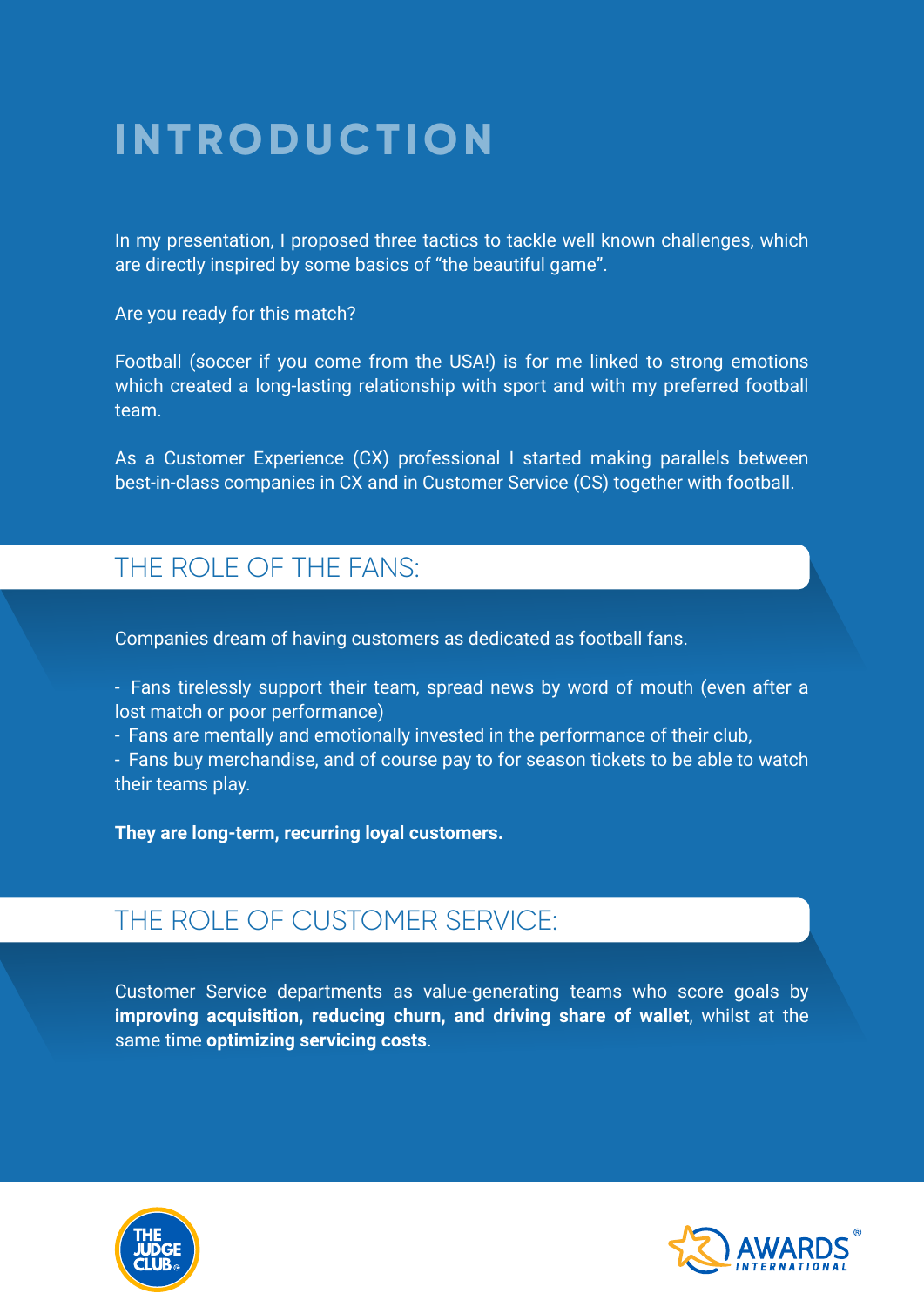# **THE CHALLENGES**



## A PROPOSED SOLUTION (KEY LEARNINGS)

#### **1** PLAY SIMPLE AND LISTEN TO FEEDBACK

**Simplification** is also key in CS departments. Companies need to manage the basics before they start focusing on delighting customers.

If you win a match 3-0 than it is possible to delight your customers, if you lose 3-0, I would not suggest to even try to do it.

> Leverage the power of the **well-known Process Engineers** by giving the access to the available insights to improve not only processes but also the customer journey.

- o Voice of The Employees
- o Voice of The Customers
- o Voice of The Processes

Soccer teams get unfiltered direct feedback from the fans during a match. In addition, teammates are continuously exchanging relevant information (including positive and negative feedback) as they are also getting feedback from the game itself.



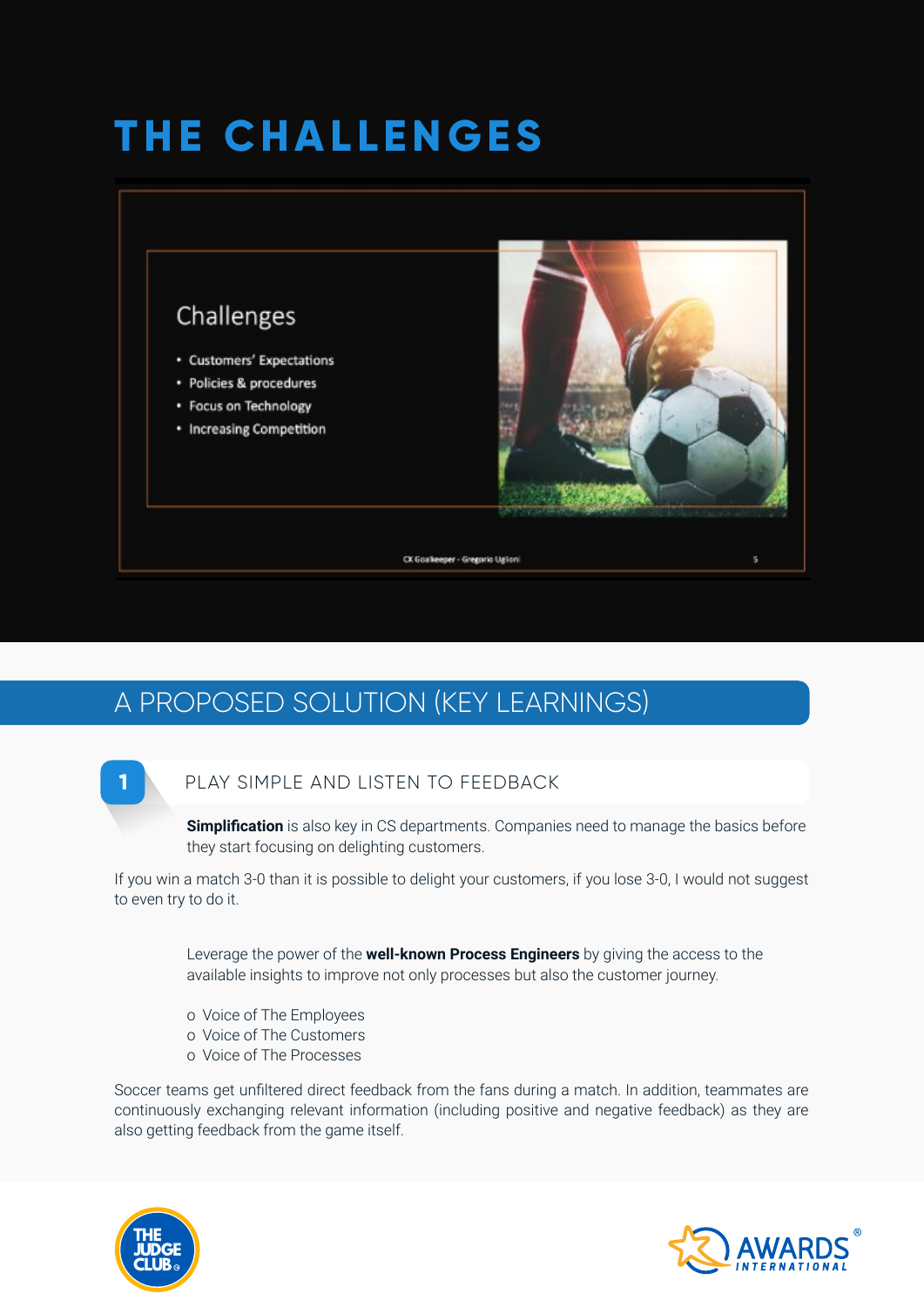#### TRUST THE TEAM, THEY WILL MAKE THE DIFFERENCE AND **2** SCORE A LOT OF GOALS

A network of **engaged human beings** with a common goal will create **happy customers**. The latter will take care of the **Shareholders.**

A soccer team has a clear common goal (to win the match). Defenders, midfield players and stickers are focusing on one main target: win the game (in contradiction to the different targets of every department in a company). In addition, the players are enabled to perform at their best. For example, they don't stop playing during a match to ask permission to the coach to score a goal.

#### PREPARE FOR THE GAME ACCURATELY AND LEAVE NOTHING TO CHANCE **3**

In addition to the well know **servicing strategy** an important instrument the **Customer Service Architecture** (CSA), which often in missing in customer service departments. The CSA is a holistic overview of the way a company is serving customers. It supports, guides, and drives the required continuous improvement and it ensure a smooth "run the business" by monitoring the landscape and proactively identify risks.



#### *Simplified Customer Service Architecture*